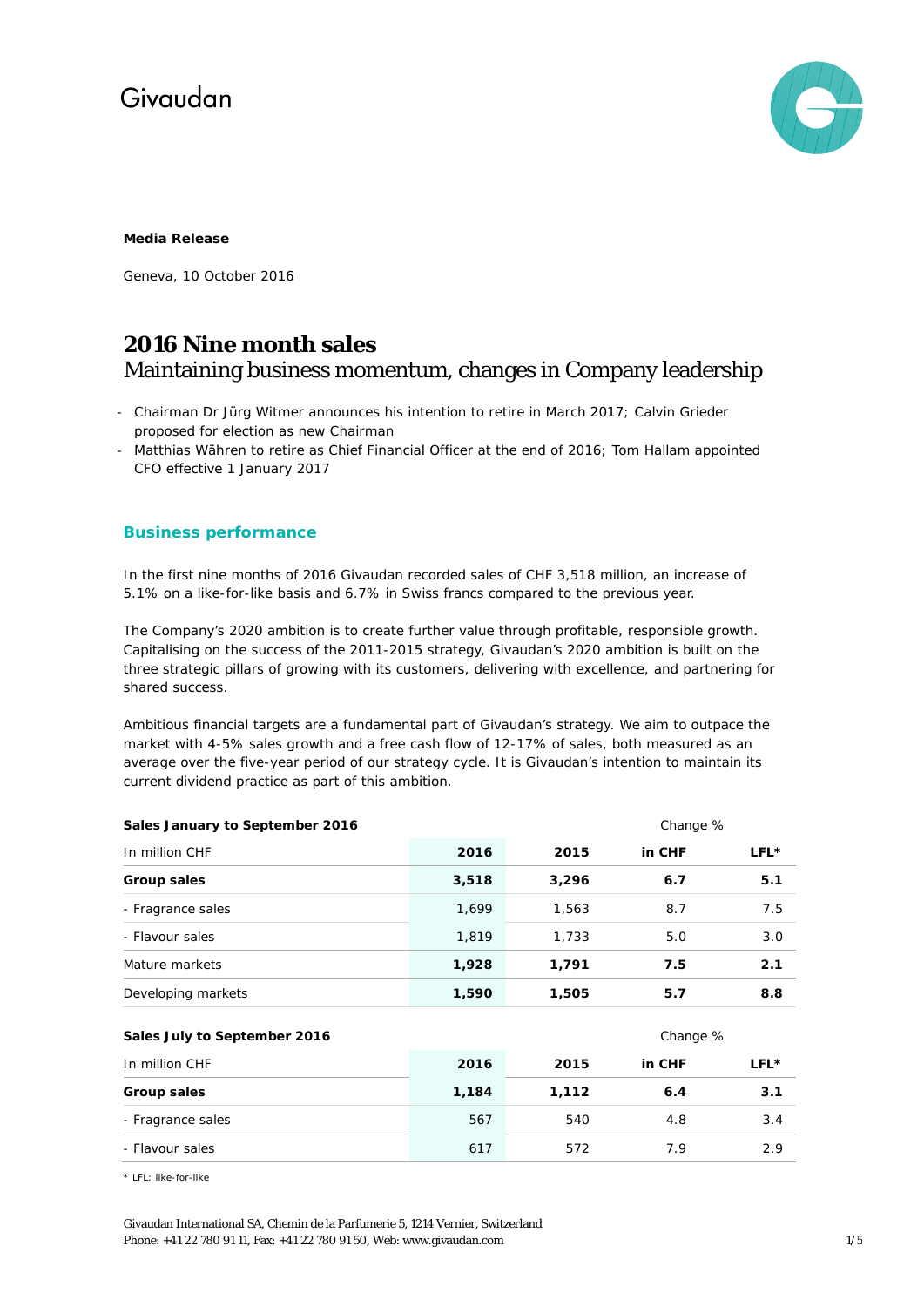

Geneva, 10 October 2016

### **Fragrance Division**

Fragrance Division sales were CHF 1,699 million for the first nine months of 2016, an increase of 7.5% on a like-for-like basis and an increase of 8.7% in Swiss francs. Including Induchem, the growth was 8.6% in local currency. The sales of Induchem, which was acquired on 31 August 2015, amounted to CHF 19 million for the first nine months of 2016.

Total sales of Fragrance compounds (Fine Fragrances and Consumer Products combined) increased by 8.2% on a like-for-like basis. In Swiss francs, sales of compounds increased by 7.9% to CHF 1,472 million from CHF 1,364 million in 2015.

Fine Fragrance sales grew 9.0% on a like-for-like basis with strong growth in North America, Latin America and the Middle East, which more than compensated for the lower sales in Asia and Western Europe. These gains resulted from a combination of new business and relatively low erosion of the existing business.

The Consumer Products business increased by 8.0% on a like-for-like basis with strong growth in high growth markets and good growth in mature markets. This performance was driven by a double-digit growth with local and regional customers and supported by a solid increase with international customers. On a regional basis, Latin America delivered a double-digit growth across all customer groups and all product segments, whilst Asia recorded a significant increase across all sub-regions. The growth in Asia was across all product segments, with local and regional customers growing double-digit. In Europe, Africa and the Middle East, sales growth was positively impacted by good performance across all customer groups. The African and Middle East subregions posted the strongest growth rates. Sales in North America increased further compared to last year thanks to all customer groups and a strong performance in the home care segment.

On a product segment basis the growth was led by a double-digit increase in the Fabric Care and Home Care segments, whilst Personal Care and Oral Care segments also contributed to the growth.

Sales of Fragrance Ingredients and Active Beauty increased by 2.9% on a like-for-like basis. The sales of Induchem, which was acquired on 31 August 2015, amounted to CHF 19 million for the first nine months of 2016. Including Induchem, the growth of Fragrance Ingredients and Active Beauty was 10.9% in local currency.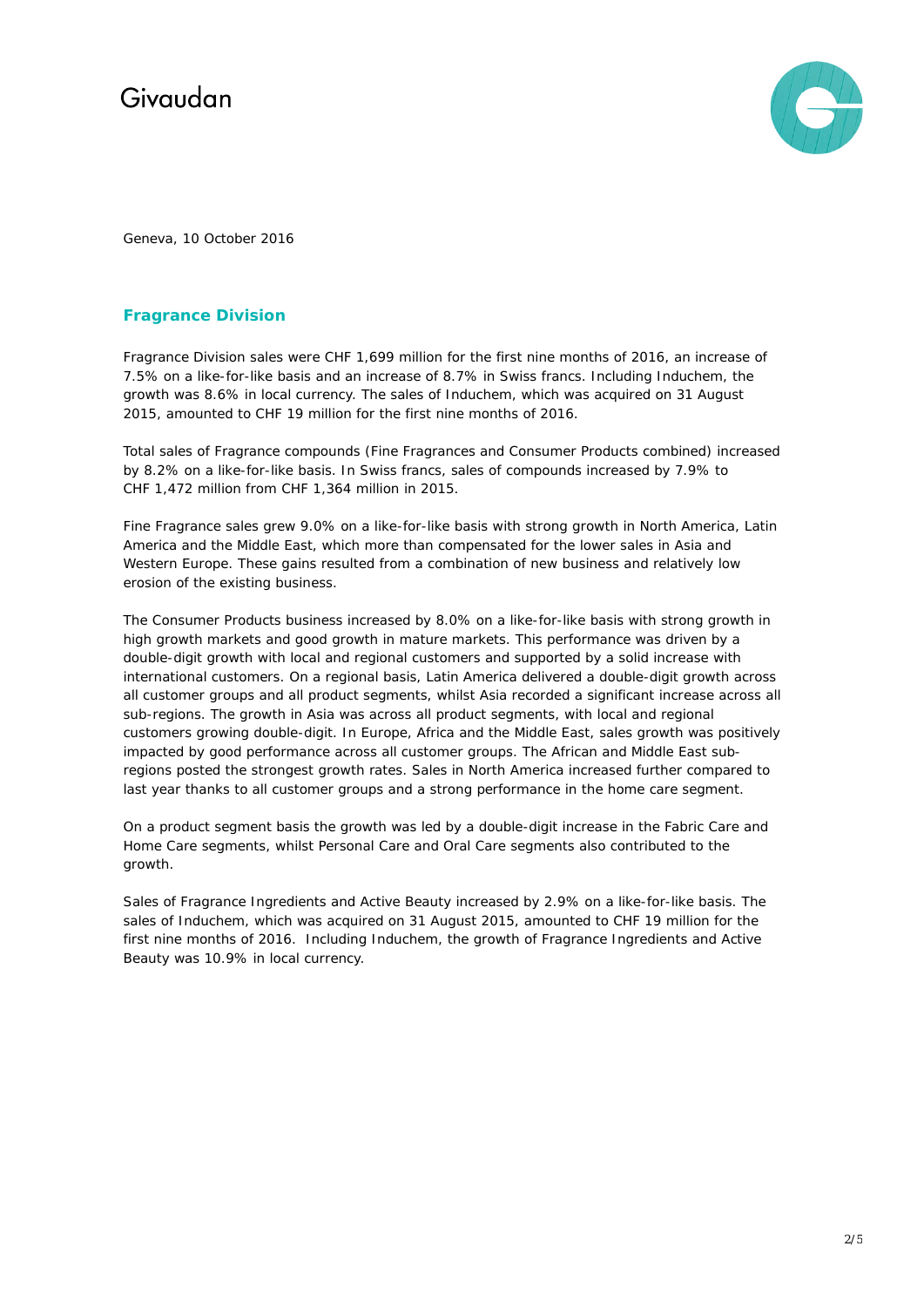

Geneva, 10 October 2016

### **Flavour Division**

Flavour Division sales were CHF 1,819 million during the first nine months of 2016, an increase of 3.0% on a like-for-like basis and 5.0% in Swiss francs. Including Spicetec, the growth was 4.7% in local currency. Spicetec Flavors & Seasonings contributed CHF 29 million following the acquisition on 25 July 2016.

The sales performance was driven by new wins and strong existing business expansion in Latin America and Asia Pacific. The key high growth markets of Argentina, Brazil, India, Indonesia and Thailand continued to deliver good results whilst the mature markets of Japan, Oceania and South Korea also provided solid growth driven by new wins. Growth in Europe, Africa and the Middle East improved despite the challenging market conditions in Western Europe and the Middle East. Sweet Goods, Dairy and Snacks contributed to the overall growth driven by a good momentum of the existing business combined with new wins.

#### **Asia Pacific**

Sales in Asia Pacific increased 4.9% on a like-for-like basis with strong double-digit growth in India and Indonesia coupled with good growth in the Indochina area. The mature markets of Japan, Oceania and South Korea delivered good growth as a result of new wins and the expansion of the existing business. Double-digit growth in Sweet Goods and Snacks contributed to the performance in the region.

#### **Europe, Africa and Middle East**

Sales in EAME decreased 0.3% on a like-for-like basis. An improved performance in Sub-Saharan Africa, Russia and South Eastern Europe was offset by deteriorating market conditions in the Middle-East and Maghreb. The mature markets of Western Europe were positively impacted by strong results in Italy and Scandinavia, offset by lower sales in France and Germany. Snacks and Sweet Goods contributed as a result of strong new wins and existing business growth.

#### **North America**

Sales in North America decreased 0.9% on a like-for-like basis with a good performance in Dairy and Sweet Goods being offset by lower sales in Beverages.

#### **Latin America**

Sales increased 17.9% in Latin America on a like-for-like basis. Double-digit growth in Argentina, Brazil and Central America was driven by existing business growth and strong new wins. Mexico registered a solid performance. All segments contributed with strength coming from the Savoury and Dairy segments.

Note: like-for-like excludes the impact of currency, acquisitions and disposals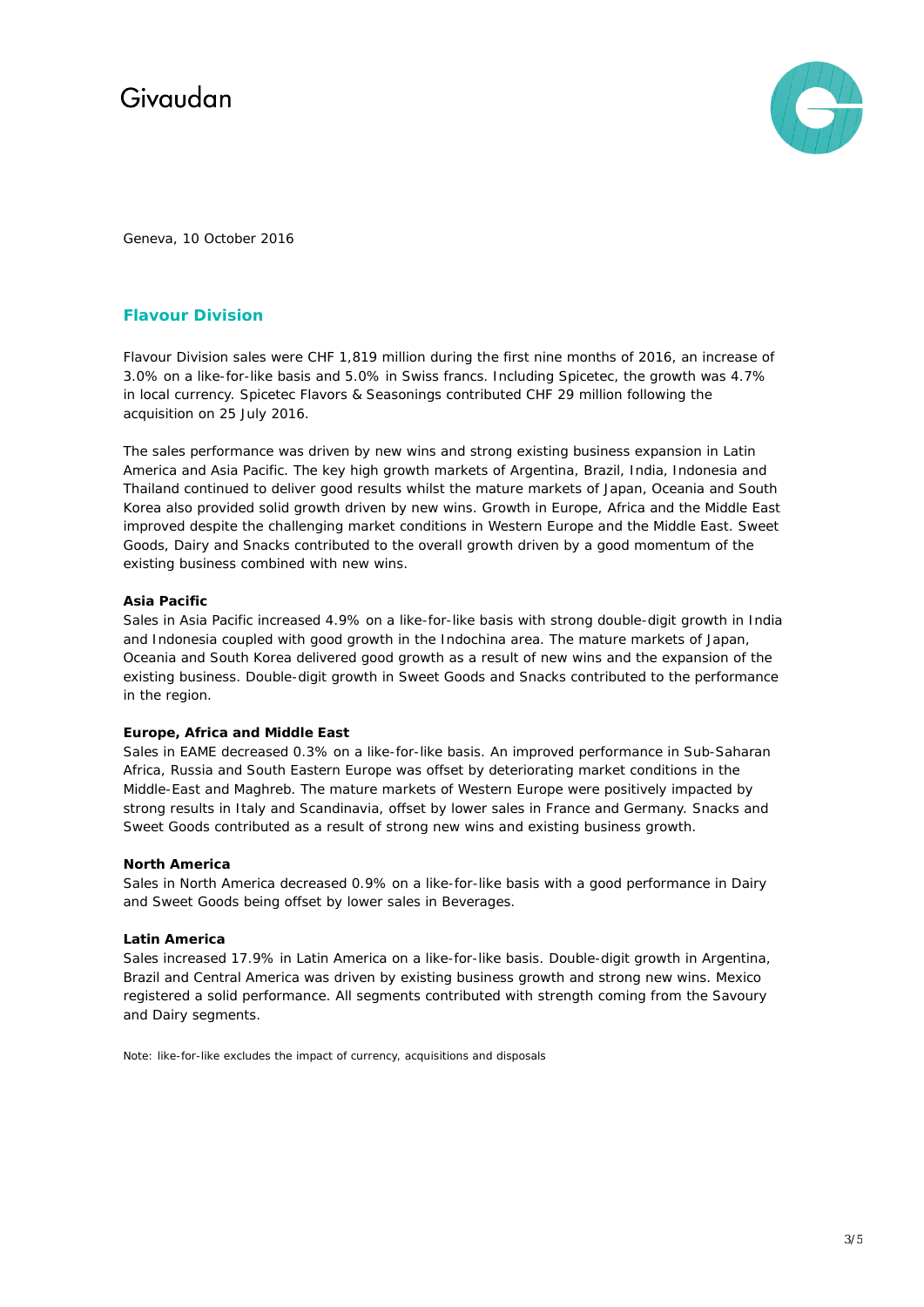

Geneva, 10 October 2016

## **Changes in Company leadership**

### **Chairman Dr Jürg Witmer to retire at 2017 AGM**

In line with Givaudan's long-term succession planning, Chairman Dr Jürg Witmer has informed the Board of Directors of his intention to retire as Chairman and member of the Board at the Annual General Meeting on 23 March 2017. The Board will propose at the AGM to elect the current Vice-Chairman Calvin Grieder as its new Chairman and intends to appoint Prof. Dr-Ing Werner Bauer as new Vice-Chairman.

**Calvin Grieder** is a Swiss national born in 1955 in the USA. He has had a successful career, holding various executive positons at Swiss and German companies including the international engineering group Bühler, where he was appointed CEO in 2001 before becoming Chairman in 2014. Calvin Grieder joined Givaudan's Board of Directors in 2014 and was nominated Vice-Chairman in 2016.

**Dr Jürg Witmer** has overseen significant milestones in the growth of Givaudan since he joined the Company as CEO and Board member in May 1999. He successfully orchestrated the spin-off from Roche and the IPO of Givaudan in June 2000, and was elected Chairman of the Board in March 2005 with Gilles Andrier as new CEO. His exemplary guidance and oversight has created an environment for continued Company growth and significant value creation for shareholders. The share price has increased five-fold since the Company's listing on the stock exchange. During the same period, the Company has returned CHF 2.6 billion of cash flow to shareholders in the form of dividends.